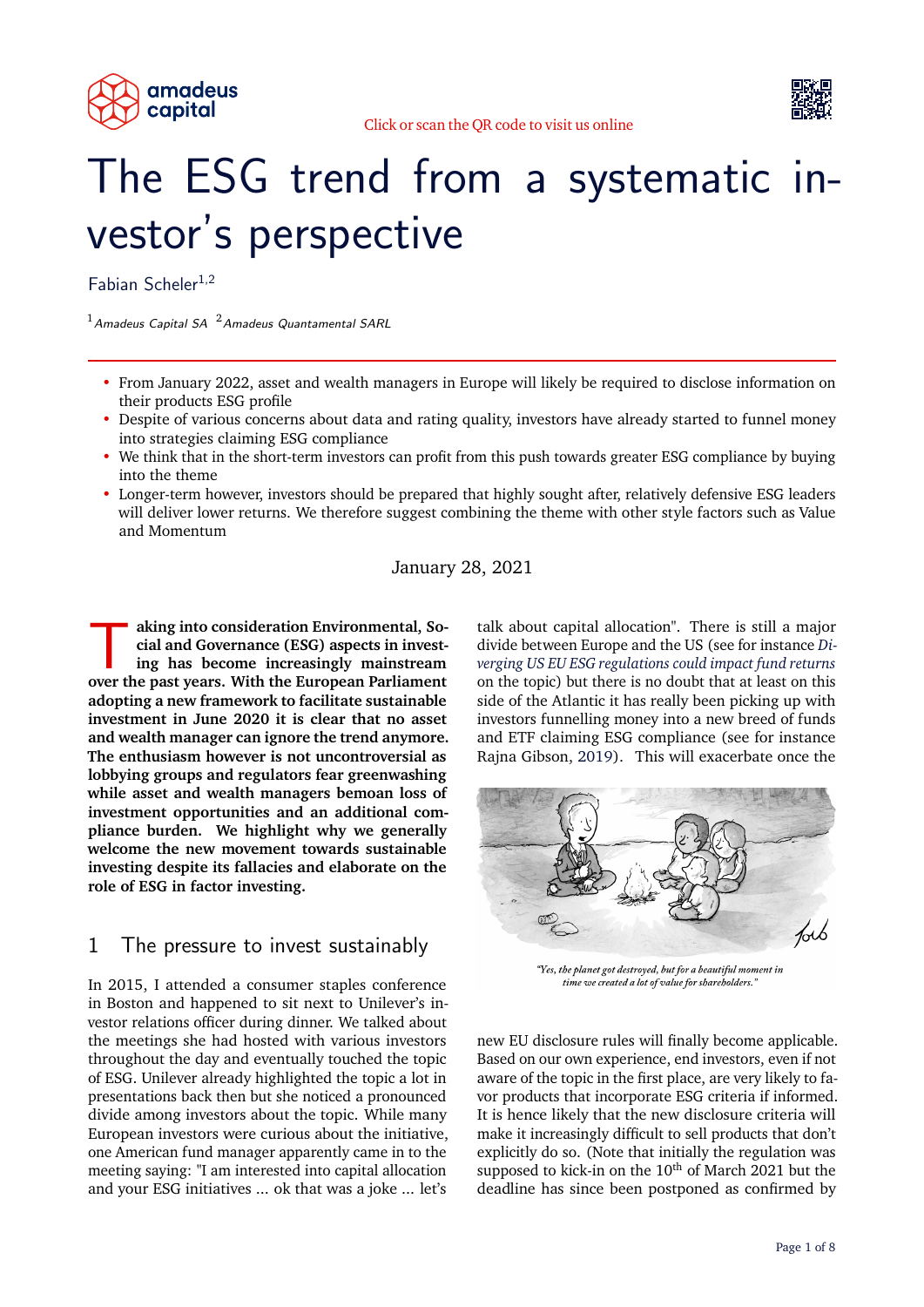a letter concerning the *[Application of Regulation \(EU\)](#page-7-3) [2019/2088 on the sustainability-related disclosures in](#page-7-3) [the financial services sector](#page-7-3)* to the European Supervisory Authorities. Markets now expect the new regulation to be applied starting in January 2022 *[\(EC delays introduc](#page-7-4)[tion of level 2 SFDR rules\)](#page-7-4)* which means that from this date onwards asset managers will, among other things, be obliged to disclose at a product level information about "the manner in which sustainability risks are integrated into its investment decisions and the likely impacts of sustainability risks on the returns of the financial product" as well as "information as to whether, and if so how, the particular financial product considers principal adverse impacts on sustainability factors" (see for instance: *[ESG Disclosures for Asset Managers](#page-7-5) [Under the EU Sustainable Finance Disclosure Regulation](#page-7-5) [and Taxonomy Regulation](#page-7-5)*).

## 2 The teething problems in ESG investing proliferation

The great pressure to adopt sustainability criteria in the investment process naturally raises doubts about the seriousness of such attempts. ETF providers have already launched a myriad of 'ESG screened' products. In the ESG compliant version of its famous EuroStoxx50 for instance Deutsche Boerse replaced EssilorLuxottica, Safran, Prosus, AnheuserBusch, Adyen, Airbus and Volkswagen with Ferrari, Teleperformance, Heineken, Legrand, Merck, Infineon and Worldline. The index provider is thereby following the simple exclusion approach, precluding certain companies based on criteria, either rooted in the firm's business model (controversial activities such as production of military hardware) or in execution (weak governance scores for instance in case of a corporation like Volkswagen).



*Source: MSCI, Amadeus Quantamental*

Obviously, such exclusions are itself controversial. Certain activities like alcohol, tobacco, hotel business and even firearms are not considered equally problematic by all group of investors. Governance or environmental scores are even harder to assign and subject to disagreements even among providers of quantitative ESG ratings such as (MSCI and Sustainalytics) as unlike for instance a credit rating they rely on nonstandardised information subject to interpretation by the rating provider. This can also result in biases caused by varying degrees of professionalism, completeness and honesty in company's ESG related reporting. Unlike an index provider, an active asset manager has the freedom to approach the topic in a much more differentiated way. Instead of just avoiding certain companies in the first place, this could for instance mean to do rather the opposite and lobby for change through shareholders resolutions or in management meetings. First time impact investors therefore face numerous questions when adapting their investment process (in Table [1](#page-6-0) at the end of this article, we are therefore also providing an overview of the approaches of varying strictness that investors are following):

- Shall certain controversial business activities be generally excluded and if yes, what kind of thresholds as a percentage of revenues should be applied? Many corporations have partial exposure to controversial activities. This can include software companies that act as suppliers for the defence industry as well as telecommunications corporations or hotel chains like Marriott that derive tiny percentages of revenue from tobacco products. Advanced ESG data packages include respective breakdowns that allow investors to tolerate minimal revenue exposure to such activities.
- Shall corporations that score poorly be directly excluded from portfolios or is there an interest to actively push for change. While passive or quantitative investors who hold hundreds of positions have little capacity to monitor corporation's improvements on an ongoing basis or become active through shareholder resolutions, investors with more concentrated portfolios may decide to go the extra mile and address issues rather than vote with their feet.

| <b>Previous Rating</b> |                                            | <b>Current Rating</b> |
|------------------------|--------------------------------------------|-----------------------|
| AAA                    |                                            | AAA                   |
| AA                     |                                            | AA                    |
| A                      |                                            | A                     |
| <b>BBB</b>             |                                            | <b>BBB</b>            |
| ΒB                     |                                            | BB                    |
| B                      |                                            | B                     |
| CCC                    |                                            | CCC                   |
|                        | <b>Figure 2:</b> Things can also get worse |                       |

*Source: MSCI, Amadeus Quantamental*

• Shall corporations be judged based on their absolute score or is a best in class approach preferable. For some companies, scoring well on ESG regardless of how it is measured is just much easier than for others. A software company's carbon footprint is likely to be lower than that of an airline or an oil producer. Nevertheless as of today, most people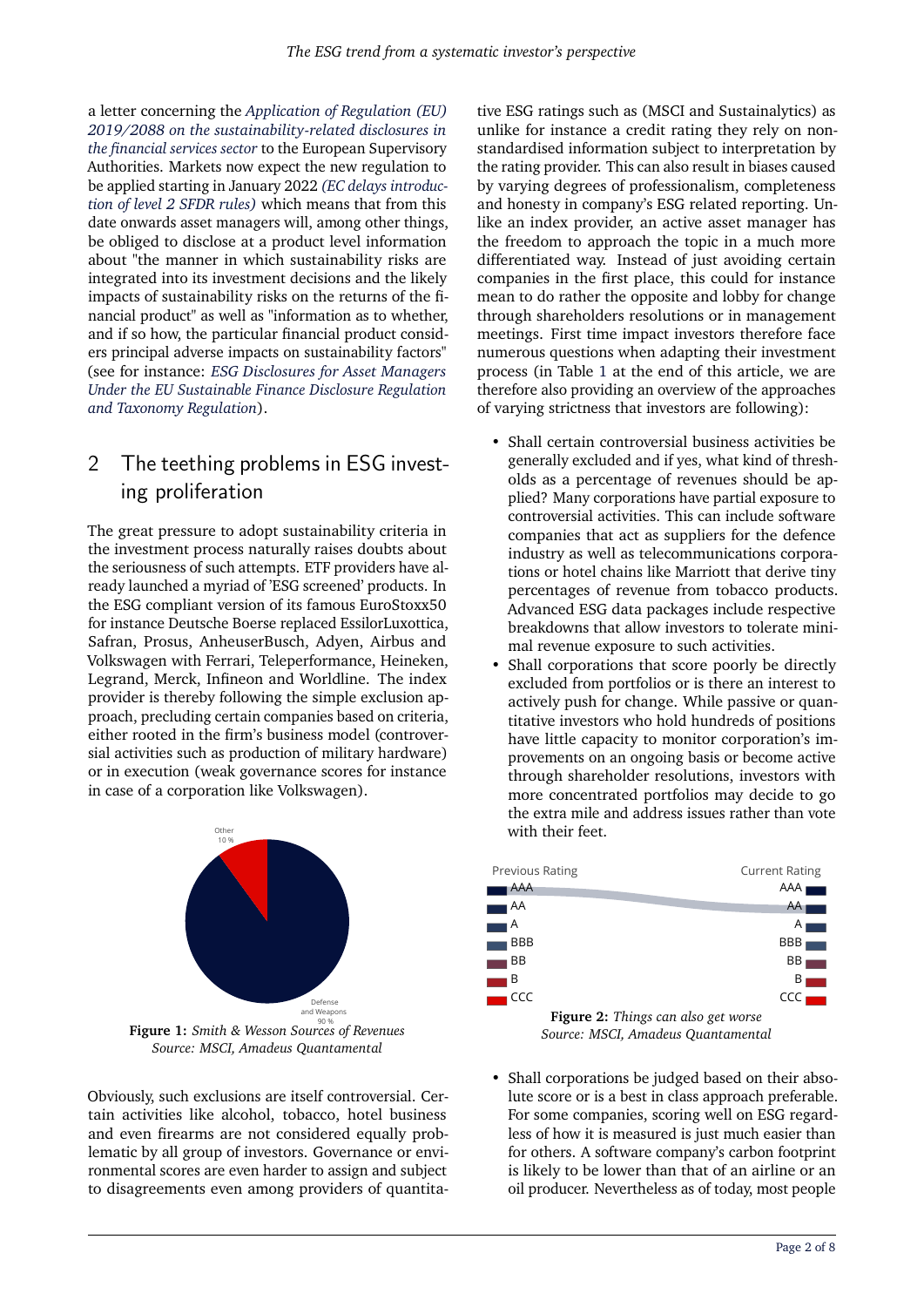

Governance **Figure 3:** *Royal Dutch Absolute ESG Scores - We still need oil though Source: MSCI, Amadeus Quantamental*

would rather not do without the products of the latter. As such the comparison across industries can often be unfair and result in sector biases. Instead of heavily overweighting just a few industries, investors can therefore reward businesses that score well compared to their peers.



Governance **Figure 4:** *Royal Dutch Relative ESG Scores - Best in class approach allows fair comparisons Source: MSCI, Amadeus Quantamental*

- Ultimately it is desirable that businesses that are a burden to the world cease to exist. In the short to medium term however, change will mostly come from transformation of existing businesses. Investors may therefore put a focus on improvements rather than absolute scores and reward businesses that got better with time rather than those that started out scoring well in the first place. Obviously, ongoing scrutiny is important in this context as well as companies may attempt to circumvent the rules by simulating action (e.g. accompanying the closure of some already exhausted coal mines with a big PR campaign).
- To what degree should the strategy rely on data from ESG rating providers and what role should and can own research and judgement play. One example in this context is the ESG rating of US government bonds. Given the size and importance of this asset class as well as the influence of US policymakers, ESG providers shy away from rating Treasuries poorly despite secretly admitting that a strict application of their methodology would result in low scores given the US role in arms trade, climate change and the existence of capital punishment in the country. The French civil-service

pension fund and a group of other investment funds therefore decided to blacklist the asset. (see for instance: *[ESG Hardliners Blacklist \\$16 Trillion](#page-7-6) [U.S. Treasuries Market](#page-7-6)*)





• We have also noticed a substantial large cap bias in ESG ratings provided by MSCI. As outlined in Figure [6,](#page-2-0) less than 1% of corporations with an Enterprise Value lower \$1bn. but more than 7% of companies with an Enterprise Value greater than \$50bn. currently receive the best possible rating of AAA. The distribution looks similar for absolute pillar scores as well as for the best in class quartile scores (see Figure [8](#page-7-7) and [9](#page-7-8) in the appendix). Reading through reports about smaller corporations at random we often stumble over sentences such as "lags peers in adopting notable programs across ESG parameters". It is not surprising that smaller

<span id="page-2-0"></span>

and more resource constraint corporations find it more challenging to hire teams dedicated to writing nicely formatted reports for MSCI and Sustainalytics or costly consultants organizing workshops. Small and medium-sized businesses with generally ethical business models and often strong community ties may also not see the need to boast about their ESG performance. On the other hand we see the risk that large corporations for which the additional compliance burden is relatively minor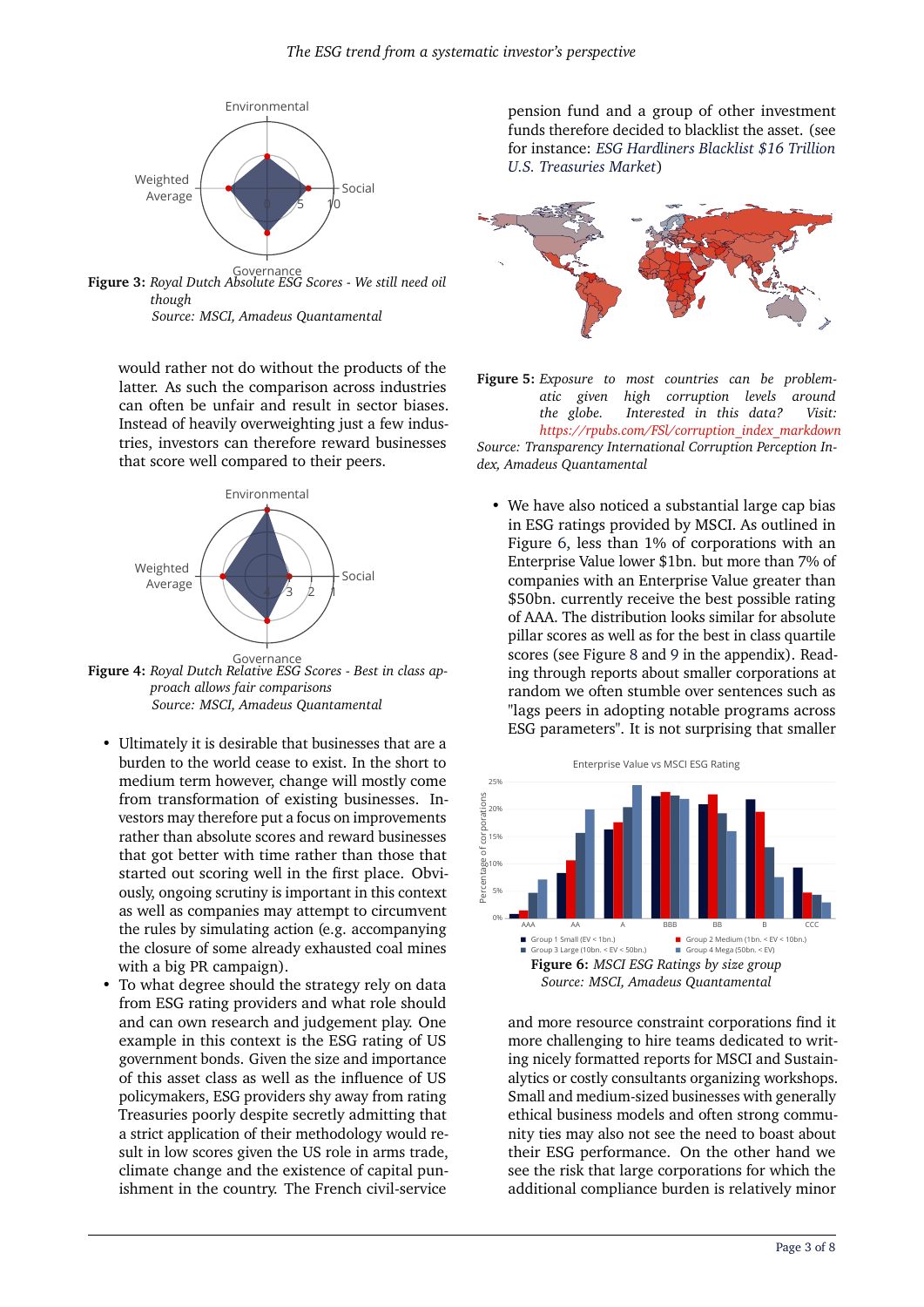find ways to easily tick the boxes of rating agencies without actual change in behavior. In our eyes, before requiring asset managers to provide ESG related disclosures, regulators should work on the standardization of ESG reporting with clear and comprehensive guidelines and thereby reduce the dependency on a handful of large rating agencies.

## 3 Why we should not become cynical about it

Despite of the wide range of serious weaknesses in ESG investing, from non-standardized reporting and rating to greenwashing, we consider the increased focus on the topic beneficial. First and foremost, the pressure to launch ESG compliant products puts a spotlight on businesses' activities that used to attract little attention. As large rating providers collect more and more nonreporting data on ESG related activities, monitored by a growing number of investment professionals, it becomes more likely that company's dirty secrets don't only get discovered but start to matter for their share price.

A factory collapse in Bangladesh [\(#dhakagarment](https://www.nytimes.com/2013/05/23/world/asia/report-on-bangladesh-building-collapse-finds-widespread-blame.html)[factory\)](https://www.nytimes.com/2013/05/23/world/asia/report-on-bangladesh-building-collapse-finds-widespread-blame.html) or miserable working conditions in the UK [\(#boohoo\)](https://www.ft.com/content/84852c9e-c6be-11ea-9d81-eb7f2a294e50) may not have mattered much and been forgotten quickly in the past. Nowadays more and more investors are equipped with tools that keep track of such red flags and also monitor company's subsequent reaction and progress. Of course as the case of boohoo (a darling of ESG oriented investors due to its high MSCI ESG rating before questions about its labor conditions were raised) clearly shows this process often does not work satisfactorily well. However it can't be stressed often enough: Only if a system has been set in place, it can be improved over time.

# 4 What does it imply for performance expectations

Only few investors enjoy the luxury of being in the market solely for charitable purpose, the majority, including ourselves, eventually needs to achieve an attractive risk adjusted rate of return. This brings us to the question what the inclusion of ESG criteria implies for our risk/return matrix. This question will become even more important once the new EU framework is applied. End investors may embrace the possibility to easily select ESG compliant funds but this enthusiasm often rests on the assumption that the decision comes at zero cost.

#### 4.1 Sin stocks vs ESG leaders

There are arguments why ESG compliant investing should eventually deliver lower absolute returns. Most importantly, the risk based explanation of security returns suggests so. There is (setting exceptions discovered by the behavioral finance literature aside) a broad consensus that investors are generally risk averse and therefore require higher returns for riskier investments. Also, ceteris paribus, firms that score poorly on ESG criteria should be considered riskier than firms that achieve high ratings. A poor environmental impact score increases the risk of becoming the target of public scrutiny including boycotts, adverse regulations and litigation. Stricter regulatory requirements can result in high costs for retrofitting of factories or product developments and even turn the whole business unprofitable.

Examples are numerous and reach from the struggle of combustion engine producers to comply with new pollution norms to cruise ship operators and cement producers. More or less the same applies to poor Social scores. Companies relying on cheap labor for instance are at risk of huge increases in production costs once higher minimum wages are put in place or workers go on strikes. At the same time, poor governance scores increase the risk of accounting scandals or execution failures.

Last but not least an investment in a stock with high ESG related risks also needs to compensate (professional) investors for the reputation risks they face by holding it. All these points should eventually translate into a risk premium for such stocks (and bonds) and hence into lower valuation and higher expected returns. This rational has been the basis for a handful of 'sin' funds and ETFs which attempt to deliver higher returns by doing exactly the opposite of ESG oriented investors. (see for instance: *['Sin stock' ETFs strive to](#page-7-9) [make good on returns](#page-7-9)*)

#### 4.2 Higher cost of capital as a transmission channel

The risk based return premium is also in-line with the stated rational of the push towards (positive) impact investing by regulators and investors. While some activists may push for change directly at shareholder meetings and through shareholder resolutions the bulk of ESG oriented investors uses a different channel. By dumping the stocks of corporations that score poorly and refraining from subscribing to their bond issuances, the investors attempt to eventually push up the firms' cost of capital.

While a higher interest burden and a lower share price is painful by itself, it also affects companies by increasing the hurdle rate for project return on investments. Previously profitable projects (the drilling of a new oil well, the construction of another garment factory...) can thus become unattractive because of the corporation's poor ESG rating. This can be a competitive disadvantage if peers with better ratings take on those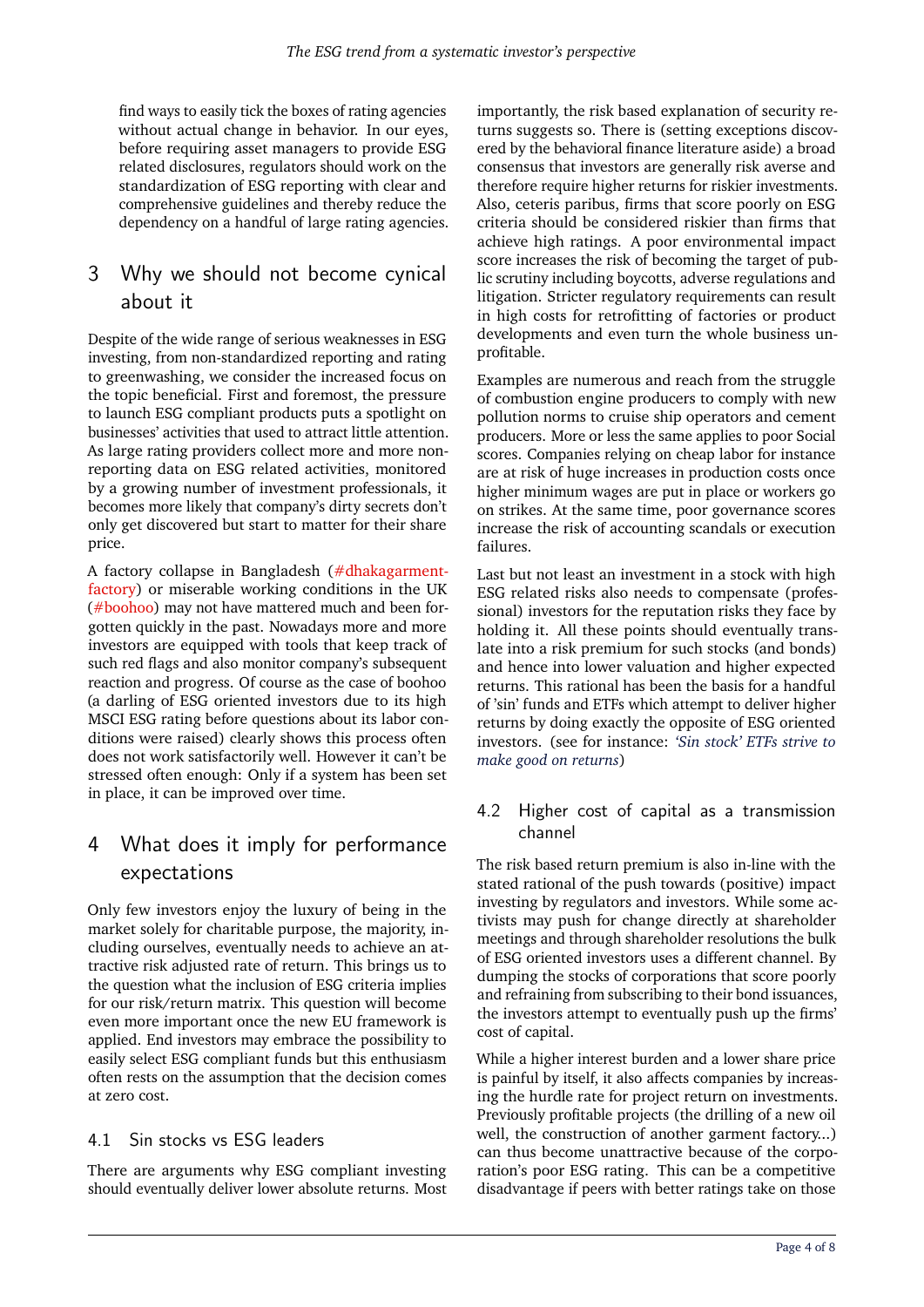projects instead (advantaging best in class players) but in the best case it directly benefits the environment and humanity by preventing projects that cause huge externalities (human exploitation, pollution, carbon emissions) in the first place.

#### 4.3 Is ESG another style factor?

Aside from the risk based approach to the expected return vector of ESG leaders and laggards, there is the factor based explanation. As Blitz and Fabozzi, [2017](#page-7-10) point out, typical 'sin' companies such as tobacco and arms producers tend to be restricted in how they can grow their assets while boasting high margins due to relative price inelasticity of their products. This gives them exposure to two of the factors in the Fama-French five-factor asset pricing model (firms with low asset growth outperform firms with high asset growth) as well as to the profitability factor (firms with high gross profit margins outperform firms with low gross profitability) (see Fama and French, [2015\)](#page-7-11).

Based on this and similar analysis, researchers argue that ESG itself is generally not an investment factor but a proxy for other factors. For ESG oriented investors this is good news as it implies that the exclusion of these industries can be achieved without impairing expected returns as long as portfolio's factor exposure is being controlled respectively (high margin tobacco firms can be replaced by other high margin businesses). Aside from suffering from the same theoretical and empirical weaknesses as the underlying Fama-French five-factor model and its offsprings, the return explanation in Blitz and Fabozzi, [2017](#page-7-10) unfortunately only covers a narrow set of 'sin' stocks. They study solely companies in the controversies category, namely firms active in the alcohol, tobacco, gambling or defense industries. Obviously, modern ESG investors approach the topic with a broader set of values in mind resulting in a longer and more diverse list of 'sin' stocks.

Furthermore, more sophisticated ESG driven investors equipped with an extensive analytical toolbox are also moving beyond primarily industry based inclusion and exclusion criteria. This means, while excess returns of 'sin' stocks can be explained by the five-factor asset pricing model, disqualifying the traditional definition of 'sin' as a factor, the model may still fail to explain future returns of high minus low ESG score. Obviously, as relatively sophisticated ESG investing is such a recent phenomenon, no empirical finance model will be able to detect this in the near to medium-term future.

Thus said, if various financial statement ratios (gross profitability, asset growth ...), valuation figures (price/book, price/earnings ...) and market price items (size, beta, momentum, volatility ...) qualify as factors, why shouldn't a firms non financial characteristics play an independent role in asset pricing too? The earlier introduced risk based return explanation framework

<span id="page-4-0"></span>

yielded a clear implication for ESG oriented investing: Lower absolute returns, equal risk adjusted returns. Once we introduce ESG as an investment factor however, things become more complicated. As outlined Blitz and Fabozzi, [2017,](#page-7-10) looking solely at traditional 'sin' stocks found that their outperformance is attributable to exposure to the quality factors profitability and asset growth. Obviously these quality factors in the five-factor model contradict the CAPM as well as the older three-factor model (less risky stocks outperform riskier stocks). It is one of the weaknesses of the paper and the framework that Eugene Fama and Kenneth French didn't bother to resolve this contradiction. We think that risk based arguments should be the primary but not the only explanatory variable in explaining factor returns.

Empirical findings about market structure and behavioral biases free asset pricing models from the corset of theoretically sound but empirically dissatisfying concepts.

## 5 Our approach to the topic

We therefore approach the topic in a two step process (also illustrated in Figure [7\)](#page-4-0):

- If high minus low ESG score is an investment factor, is it associated with higher or lower risk exposure?
- Is the factor likely to be priced correctly or not and will the high ESG score portfolio thus deliver higher or lower risk adjusted returns than the low ESG score portfolio?

As described earlier, in our eyes, ceteris paribus a **low ESG score** indicates **higher risk**. This does not rule out that companies with low ESG scores can have exposure to fundamental quality factors such as high growth or high margins as it is the case for the traditional 'sin' stocks, it only implies that controlled for fundamental quality, low ESG score companies are inherently more risky. So can investors harvest a **risk premium** by going long stocks with low ESG scores? Unfortunately, answering the second question is way more tricky. As outlined earlier, factors such as the Fama-French profitability factor already violate the idea of a positive risk/return trade-off. If a phenomenon is not in-line with some kind of risk based explanation, there should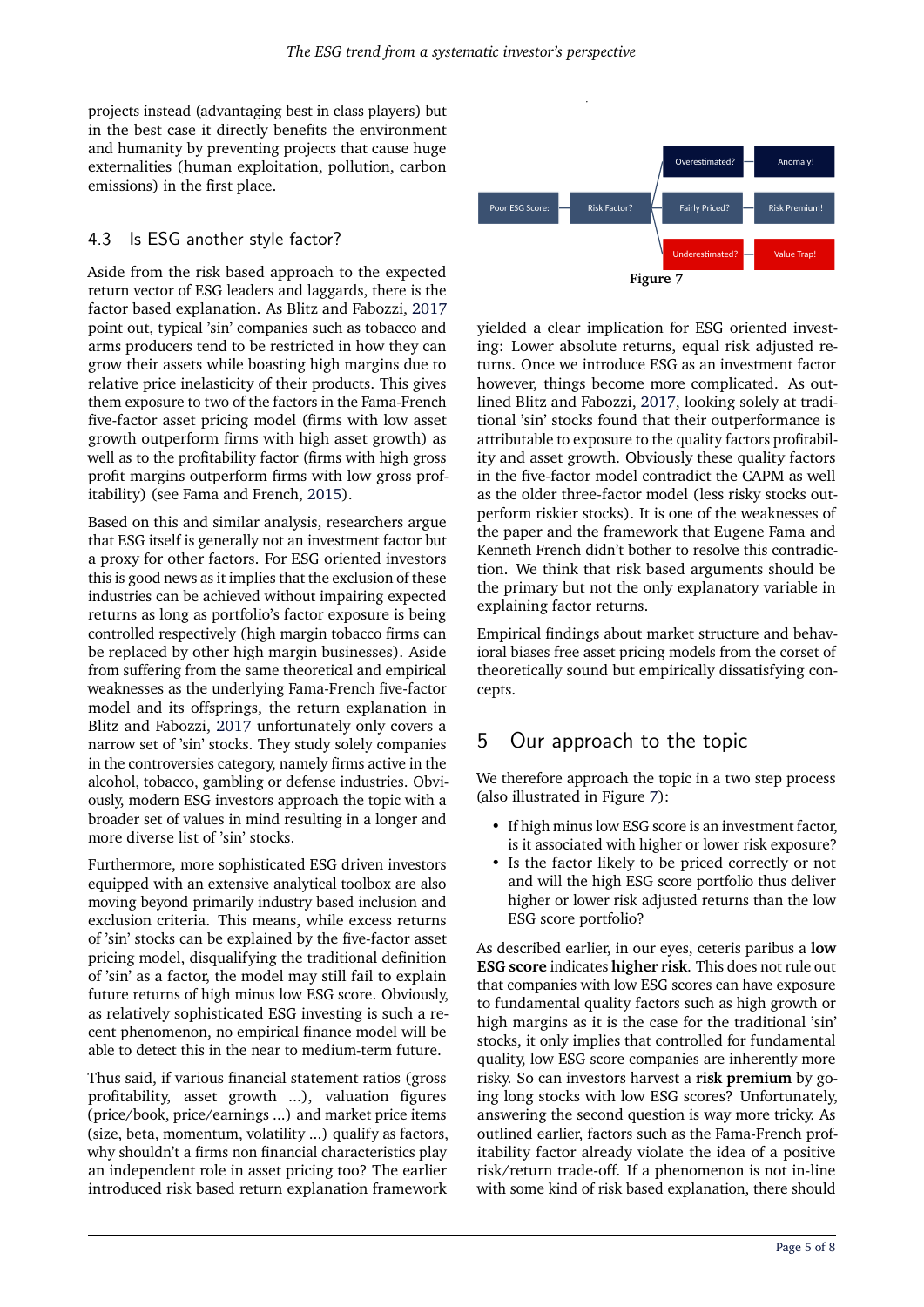however be an alternative narrative, such as a rational rooted in behavioral finance, to support it.

#### 5.1 Watch out if  $# Larry$  joins the party

With **increasing proliferation** of ESG related data and **regulatory pressure** to integrate it in the investment process, it seems more and more unlikely that ESG as a factor is or will be underpriced. On the contrary, it is probably the first time in the history of equity investing that market participants are more or less **forced to favor a certain subset of stocks** (setting aside special rules for endowments with regards to dividends for instance). It therefore seems likely that in the short to medium term professional investors will continue to **rush into highly rated stocks** (as the infamous example of [#boohoo](https://www.ft.com/content/84852c9e-c6be-11ea-9d81-eb7f2a294e50) showed) which is likely to result in **initial outperformance**. In the long-term there is still the likelihood that investors systematically underestimate the impact of topics such as climate change on corporations which may result in prolonged outperformance at least of the E-factor. Given the regulatory pressure on asset managers to adopt ESG standards and the great degree of media attention the topic attracts, investors should in in the long-term not bet on such an anomaly but rather assume the opposite: Lower risk = lower returns. Alongside disclosing the ESG profile of their products, asset and wealth managers should therefore also indicate to their clients that taking a hard stance on the topic may result in lower (absolute, not risk-adjusted) returns unless they choose to actively take exposure to other factors associated with higher returns. In our eyes the latter is a very promising approach. Most importantly we have started to **combine ESG oriented screening and scorings with our Quantamental factors** such as multi-factor Value and Momentum models. Sophisticated optimization procedures based on multi-factor risk models allow us to construct highly customized portfolios that avoid exposure to undesirable companies while maintaining highly favorable overall characteristics, controlled tracking error and low turnover.

## 6 Conclusion

We are taking a pragmatic stance on the topic. Realistically, following the logic outlined in the table on page 6, we assume that most investors, including ourselves, will usually find their investment process in the first two columns. Together with our Fin-Tech arm, Amadeus Quantamental, we have created the capabilities to incorporate a multitude of ESG related criteria in our products and individual solutions. To foster transparency and enable clients to understand the process and its various aspects easily, Amadeus Quantamental also developed a detailed, web-based interactive ESG report for every corporation covered by MSCI's ESG database (available also as white label

version upon request). In the short-term, regulatory changes and respective pressure to adopt ESG criteria in the investment process is likely to result in sustained demand for securities that score well. Over time we expect this to abate and in the long-term there may be a price associated to being 'good'. This is especially the case if investors take it seriously and go beyond simple ESG screened solutions. From US Treasuries to Chinese stocks many traditionally attractive assets classes confront sustainability oriented investors with tough questions. **Having the right setup to tackle those and take informed decisions is not the worst starting point.**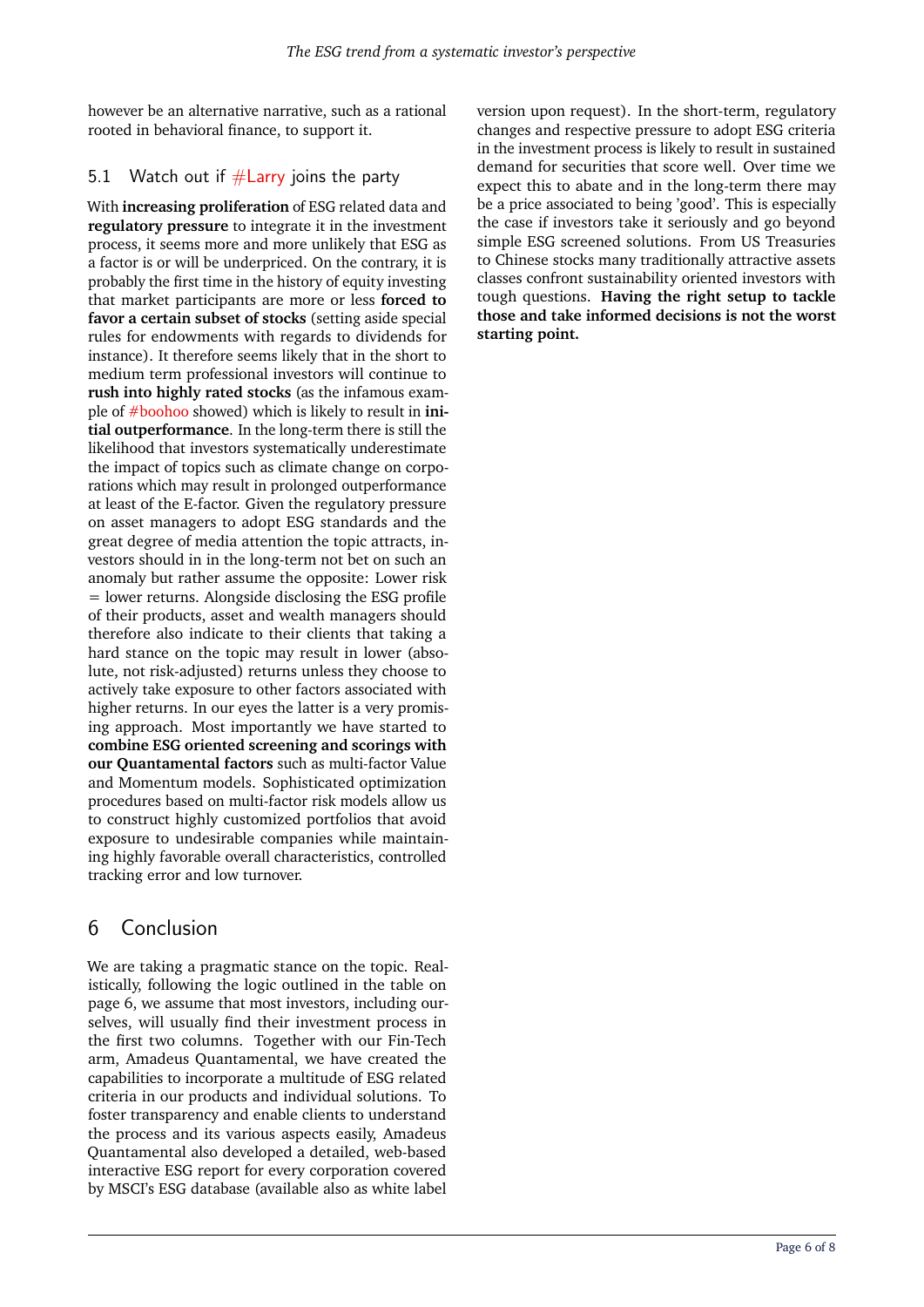# 7 Categories of ESG investors

<span id="page-6-0"></span>

| The various approaches to sustainable investing |                                     |                        |                                          |                                        |  |
|-------------------------------------------------|-------------------------------------|------------------------|------------------------------------------|----------------------------------------|--|
| Category                                        | ESG-screened                        | ESG-managed            | Impact-related                           | Impact-generating                      |  |
|                                                 | investments                         | investments            | investments                              | investments                            |  |
| Objective                                       | $\overline{of}$<br>Mitigation       | Systematic reflec-     | Address social and                       | Actively contribut-                    |  |
|                                                 | ESG-related<br>risks                | tion on ESG-related    | environmental chal-                      | ing to social and                      |  |
|                                                 | ethical<br>and/or                   | risks and opportuni-   | lenges and goals                         | environmental solu-                    |  |
|                                                 | considerations                      | ties                   |                                          | tions and transfor-                    |  |
|                                                 |                                     |                        |                                          | mations                                |  |
| Materiality                                     | Materiality<br>not                  | Materiality not mea-   | Proof of materiality                     | Proof of materi-                       |  |
|                                                 | addressed, i.e., no                 | sured, i.e., only ba-  | through the assess-                      | ality through the                      |  |
|                                                 | further<br>detailed                 | sic description of ap- | ment of outputs via                      | of<br>measurement                      |  |
|                                                 | description<br>of                   | proach or outputs      | benchmark analysis                       | expected and gener-                    |  |
|                                                 | approach or outputs                 |                        | or SDG (Sustainable                      | ated impact                            |  |
|                                                 |                                     |                        | Development Goals)<br>alignment          |                                        |  |
|                                                 |                                     |                        |                                          |                                        |  |
| General approach                                | Any consideration                   | Comprehensive set      | Comprehensive set                        | Focus on impact                        |  |
|                                                 | of E, S or G fac-                   | of exclusion criteria, | of exclusion criteria,                   | generation by pro-                     |  |
|                                                 | tors in investment                  | at least one further   | sophisticated com-                       | viding additional                      |  |
|                                                 | appraisals, typically               | pre-investment de-     | bination of pre- and                     | capital, incorporat-                   |  |
|                                                 | focusing on exclu-<br>sion criteria | cision approach* is    | post-investment**<br>decision approaches | ing forward-looking                    |  |
|                                                 |                                     | applied                |                                          | targets<br>and/or<br>post-investment** |  |
|                                                 |                                     |                        |                                          | decision approaches                    |  |
|                                                 |                                     |                        |                                          |                                        |  |
|                                                 |                                     |                        |                                          |                                        |  |
| Documentation                                   | description<br>Basic                | No detailed docu-      | Detailed description                     | Detailed description                   |  |
|                                                 | and ideally external                | mentation              | and external verifi-                     | and external mea-                      |  |
|                                                 | verification                        |                        | cation                                   | surement of impact<br>achievements and |  |
|                                                 |                                     |                        |                                          | targets                                |  |
|                                                 |                                     |                        |                                          |                                        |  |
|                                                 |                                     |                        |                                          |                                        |  |

**Table 1:** *\* Pre-investment decision approaches: exclusions, norms-based screening, best-in-class, ESG integration, thematic funds \*\* Post-investmnet decision approaches, voting, engagement*

*Source:* [Impact Investing: Ein Segen für die Armen oder bloss](#page-7-12) [für die Banken?](#page-7-12)*, Amadeus Quantamental*